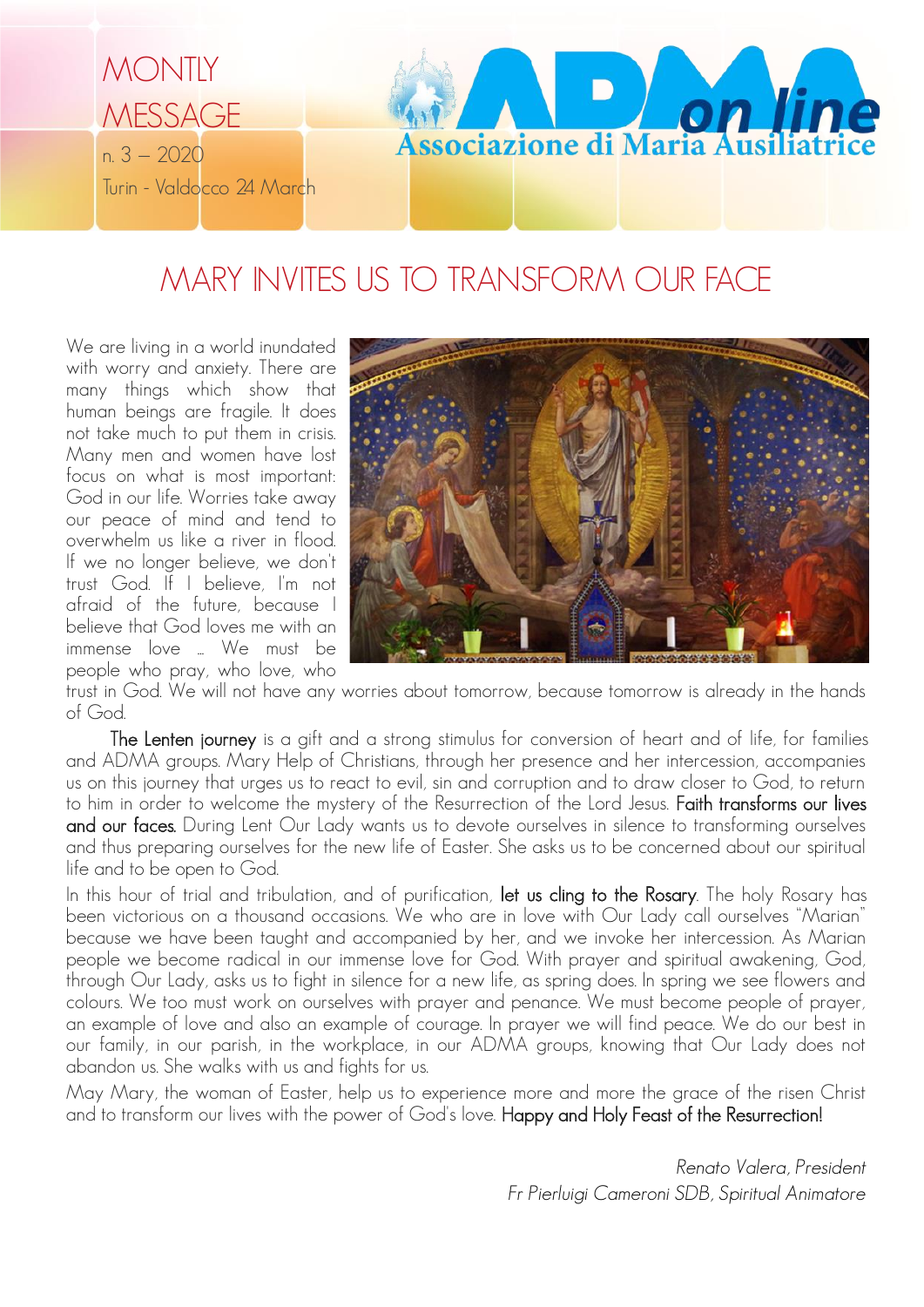

## **Greetings from Mr. Renato Valera, President of ADMA, to the Salesians of the 28th General Chapter**

Dear Rector Major Dear Salesians of Don Bosco



I am happy and excited to greet you today at the opening of the 28th General Chapter of the Congregation. It is a great emotion to have all of you gathered here in Valdocco and the first word that I would like to address to you in the name of all the ADMA (Association of Mary Help of Christians) and I think in the name of all the laity who are part of the Salesian Family is 'THANK YOU'. Thank you, because your presence in the world is a gift, your words are important, your blessing is indispensable, your accompaniment is vital for the young people, the families, the communities to which you have dedicated your lives. The gaze of a Salesian friend can be what "changes our life", all of you, as Don Bosco know how to make us feel loved and those who feel loved become capable of loving, those who feel welcomed are capable of welcoming, those who feel forgiven are capable of forgiving.

"What kind of Salesians for the Youth of Today'" is the theme of your chapter. A theme that is at the same time the origin and the future, the dream and the reality, the center and the periphery of your mission. It is a theme that concerns us so closely: What kind of Salesians for our children? For us? For our parishes? For our society? For the youth of the world?

We wish you all intense moments of encounter, prayer and discernment on these issues. I am certain that this chapter will bear great fruit.

We also want to share with you all, the grace that we, as ADMA, have received during these years of journey. "Sharing the grace" is precisely the motto that our young people wanted to use in the 150th year of the Association because - they told us - "you cannot keep something beautiful

for yourself, so you must give it".

So, we share with you three reflections that come from our experience:

Don Bosco had at heart the defence of young people, especially the weakest. He went to look for them in the streets, in prisons, on construction sites. Also today the mission is the same and to meet the young we must also meet their families. We must help them, accompany them, bring them to Jesus and the joy of this encounter. The families who walk with us have simply experienced this: we don't go back when we feel loved.

Mary Help of Christians wants to live in our communities, our schools, our oratories, our groups. You Salesians have always been crazy about Mary Help of Christians. Don Angel reminded this, at the end of the VIII International Congress of Mary Help of Christians in Buenos Aires last November. So, let us entrust everything to her, let us trust her, let us speak more about her to our children, let us teach them to open their hearts to Mary, to entrust themselves to her.

We, the lay people will have to occupy a new place in the Salesian family and in the church. It will help us in this journey to have you close and to rediscover there where Don Bosco thought of you: in the midst of the children, in the oratory, in the courtyard, in the confessional. It will help us to see you among us lay people, in groups, in retreats, at lunch, on a trip, among our families, with our children who call you by name.

We accompany you, dear Salesians, in this chapter with prayer and in particular we entrust to Mary Help of Christians and to Don Bosco the work of the Chapter, so that thanks to their powerful intercession, the Holy Spirit may enlighten your hearts and minds and we also pray with you and for you so that the Lord may send us so many new Salesians to work in His harvest.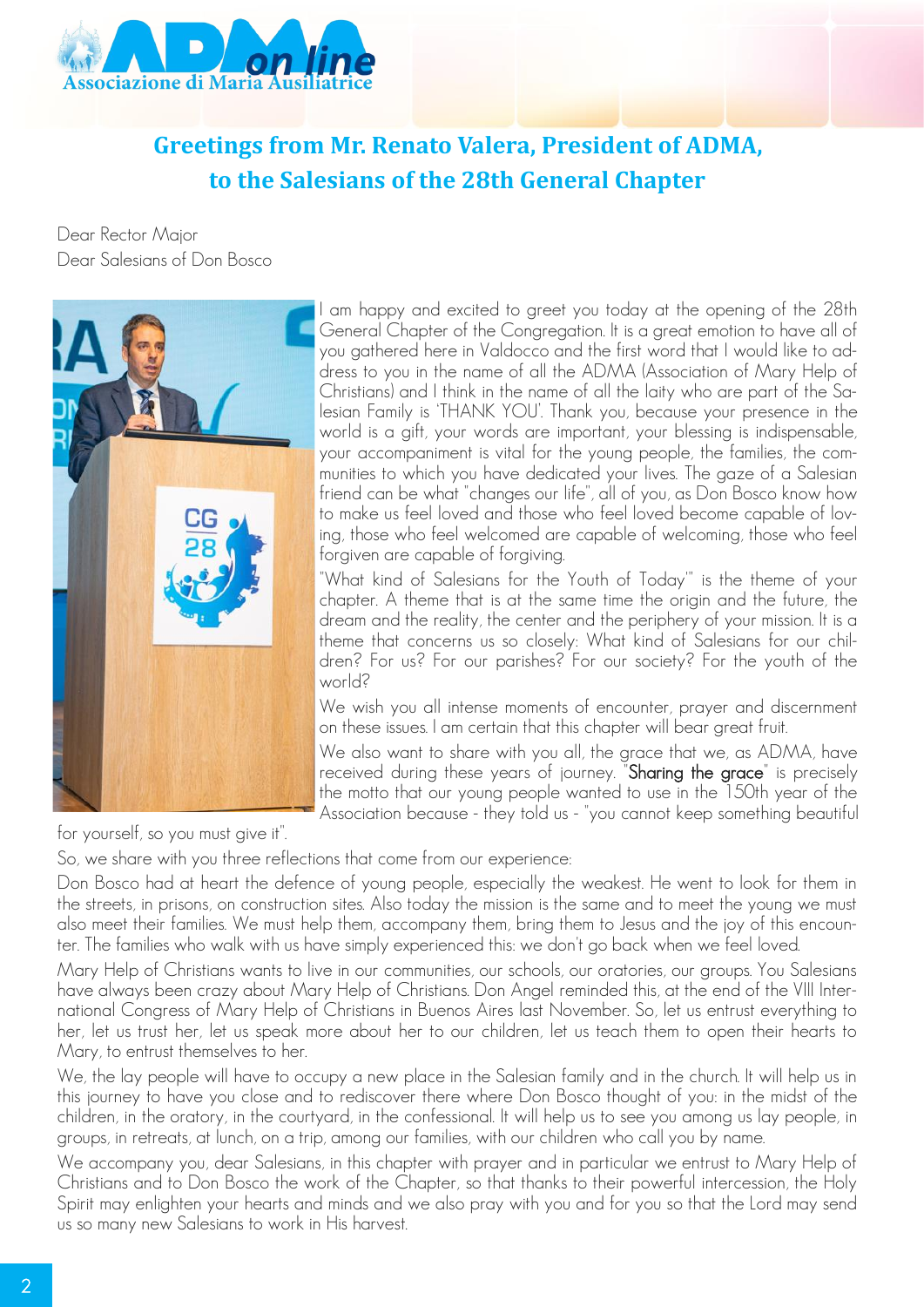

## Formative Journey 2019-2020 Anchored to the two columns: Jesus the Eucharist and Mary Immaculate-Helper

## *Luis Fernando Álvarez González, sdb*

### 6. The bread of the Eucharist - second part



*For I received from the Lord what I also delivered to you, that the Lord Jesus on the night when he was betrayed took bread, and when he had given thanks, he broke it, and said, "This is my body which is for you. Do this in remembrance of me." In the same way also the cup, after supper, saying, "This cup is the new covenant in my blood. Do this, as often as you drink it, in remembrance of me." For as often as you eat this bread and drink the cup, you proclaim the Lord's death until he comes. Whoever, therefore, eats the bread or drinks the cup of the Lord in an unworthy manner will be guilty of profaning the body and blood of the Lord. Let a man examine himself, and so eat of the bread and drink of the cup. For anyone who eats and drinks without discerning the body eats and drinks judgment upon himself. (1 Cor 11.23-29).*

#### The Central Rites of the Eucharistic Liturgy

The Risen Jesus, after explaining the Scriptures to us until our hearts burn, shares the Bread of his Body given up for us and the wine of His Blood poured out for all of us. The liturgy of the Word leads to the celebration of the Eucharist. The main elements of the Eucharistic liturgy are:

#### The Procession of Gifts:

At Sunday Mass in the city of Kara, Togo, all the faithful, without exception, assemble in the Parish Church, take part in the procession, everyone singing and bringing their own gift or that of their family. These are very poor Christians, most of them offer only small change. But no one failed to contribute their gift, however small. This is why it is beautiful to think that in every procession of the gifts, when we go to the altar the Lord meets us, looking out for each of us as we offer our gifts. The last of the faithful bring bread and wine with water, brought from the assembly of the faithful, not from the sacristy, nor from the credence table, because the gifts of the Eucharist belong to the assembly. They represent the living sacrifice of each of its members. Then the priest says: "Pray, brethren, that my sacrifice and yours may be acceptable to God, the Almighty Father."

The Roman Missal, explaining the authentic ministry that the People of God exercise in the Eucharist, affirms that the faithful exercise the royal priesthood, "to thank God and offer the immaculate victim, not only by the hand of the priest but together with him, and to learn to offer oneself". If this is taken seriously it is capable of changing a whole life. The rites of presentation of the gifts culminate with the prayer over the offerings. How do you join your life to the offering of Jesus to the Father?

#### The Eucharistic Prayer:

The Eucharist is an action in which prayer predominates. We have already seen the collect, the opening prayer which concludes the initial rites. We have omitted the prayer of the faithful (which closes the liturgy of the Word) and we have also alluded to the prayer over the offerings (which concludes the rite of presentation of gifts). But without doubt, the great Eucharistic prayer which gives its name to the whole Eucharist, is "the centre and summit of the whole celebration", when the Paschal mystery of Christ becomes ours.

It is a prayer of thanksgiving, consecration and offering and a moment that demands of us a lively, living faith. The meaning of this prayer is that the whole Assembly unites itself with Christ in recognition of the greatness of God and in the offering of sacrifice. The President recites the Eucharistic prayer alone, but the Assembly is associated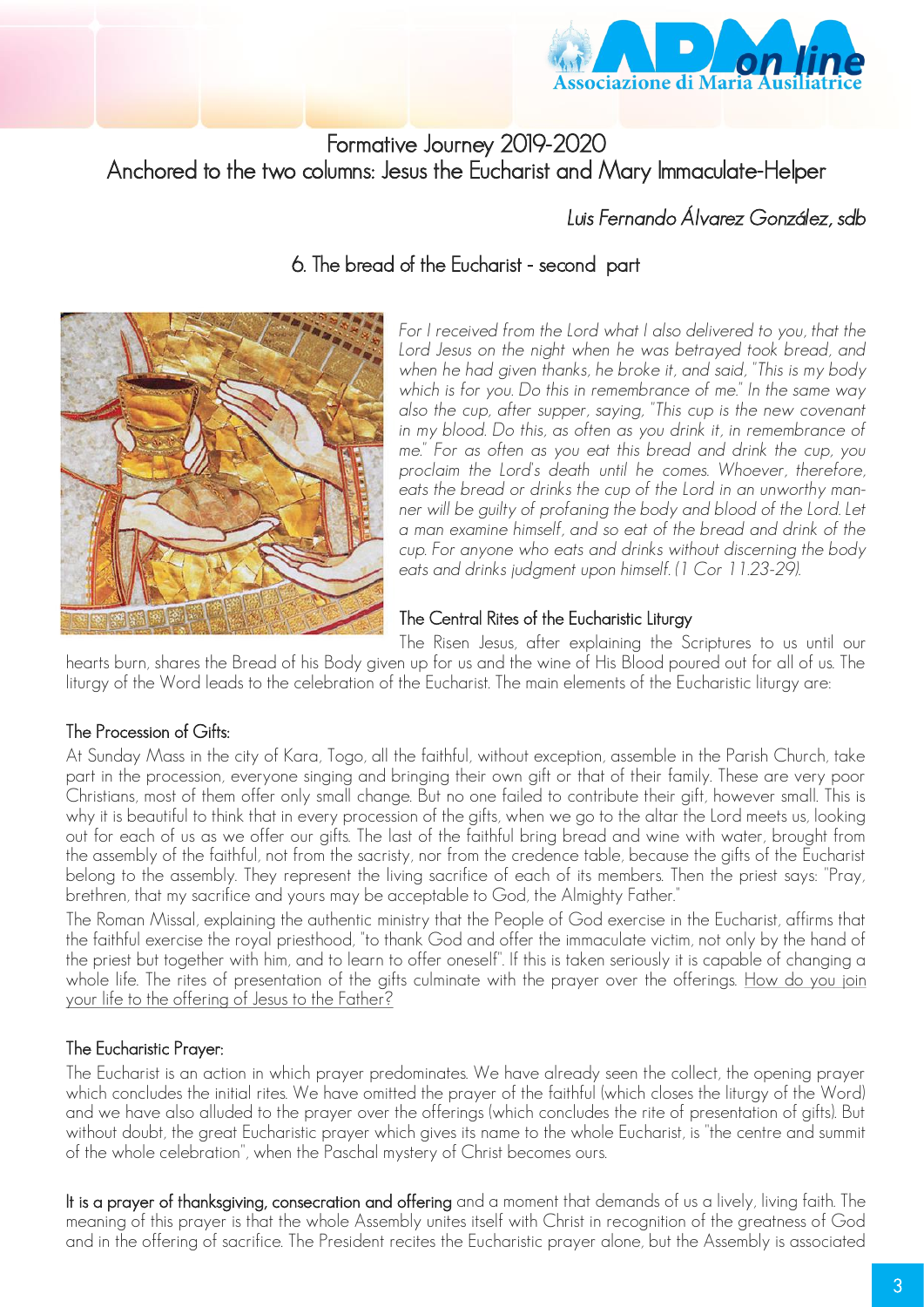

with the prayer he makes on behalf of the whole community. Here the final Amen, which should be sung, acquires the utmost importance. How do you live the prayer of thanksgiving and offering?

It must be said with regret that this prayer is not sufficiently appreciated or followed as it should be. It demands very special attention of everyone. Above all, it is necessary to avoid distraction, to dominate the imagination (the "madwoman of the house", according to St Teresa) and to know how to concentrate.

If we dedicate time to it, pray it personally and try to get to know each part of it, it will not be too difficult for us to internalize and make this impressive prayer our own. The authors of the liturgical reform wanted with all their might to facilitate the participation of the people in the Eucharistic Prayer. The current Roman Missal contains 14 Eucharistic prayers, a wealth never seen before in the history of the Roman rite.

#### The parts of the Eucharistic prayer:

*The Preface*: expresses thanks for the whole work of salvation or for some particular aspects of it. It ends with the singing of the acclamation of the Sanctus. There are currently over 85 prefaces. This variety teaches us to be truly grateful to the Lord for everything he does for us.

The *two prayers of Epiclesis*: invoking the Father to send his Spirit on the offering of his Church and transform it into the Body of the Lord. In the epiclesis there is the most powerful synergy (collaboration) between God and man that takes place both in the celebration and in the liturgy of life. The double invocation of the Holy Spirit expresses very clearly that it is not the community that "controls God", but that it makes itself "available to God and his initiative." In the West we have two prayers of epiclesis: one of consecration and another of communion or rather, one for bread and wine and another for the community.

*The account of the institution*: with the words and gestures of Jesus at the Last Supper the sacrifice that Christ instituted is made present, when he offered his Body and his Blood as bread and wine and gave it to the apostles in the form of food and drink, asking them to do the same in his memory. It is the moment of supreme adoration and union with God.

*The Anamnesis:* memorial or remembrance. It is we who remember the central moments (passion, resurrection, ascension) of the Passover of Jesus. However, it is not encapsulated in the past as a fossil but present in our history, here, at this moment.

*The Offertory or Anaphora*: This is the central movement of prayer to the Father with Christ in the Spirit. Mother Church wants the faithful not only to offer the sacrifice of Jesus, but also to learn to offer themselves with him and like him.

*The Intercessions:* for the pope, for the bishop, for the living, for the deceased, and for those who are celebrating a sacrament. This means that the Eucharist is celebrated in communion with the whole Church, both earthly and heavenly; and it is offered by all the faithful, living and dead. This intercession of the Church is the moment when human weakness becomes the place of life in which God's power is manifested, the moment of life when our prayer is most effective, because in every request the Spirit is invoked and allowed to act.

*The final Doxology* with the acclamation of the great Amen: this is the logical end of this great prayer of thanksgiving and praise. The text is identical for all the Eucharistic prayers of the West. It reads: "Through him, with him, in him, in the unity of the Holy Spirit, all glory and honour is yours, almighty Father, for ever and ever". The celebrating assembly responds by singing the great Amen.

The paper can be read at the following site:

www.admadonbosco.org

For every comunication you can contact

the following email adress: pcameroni@sdb.org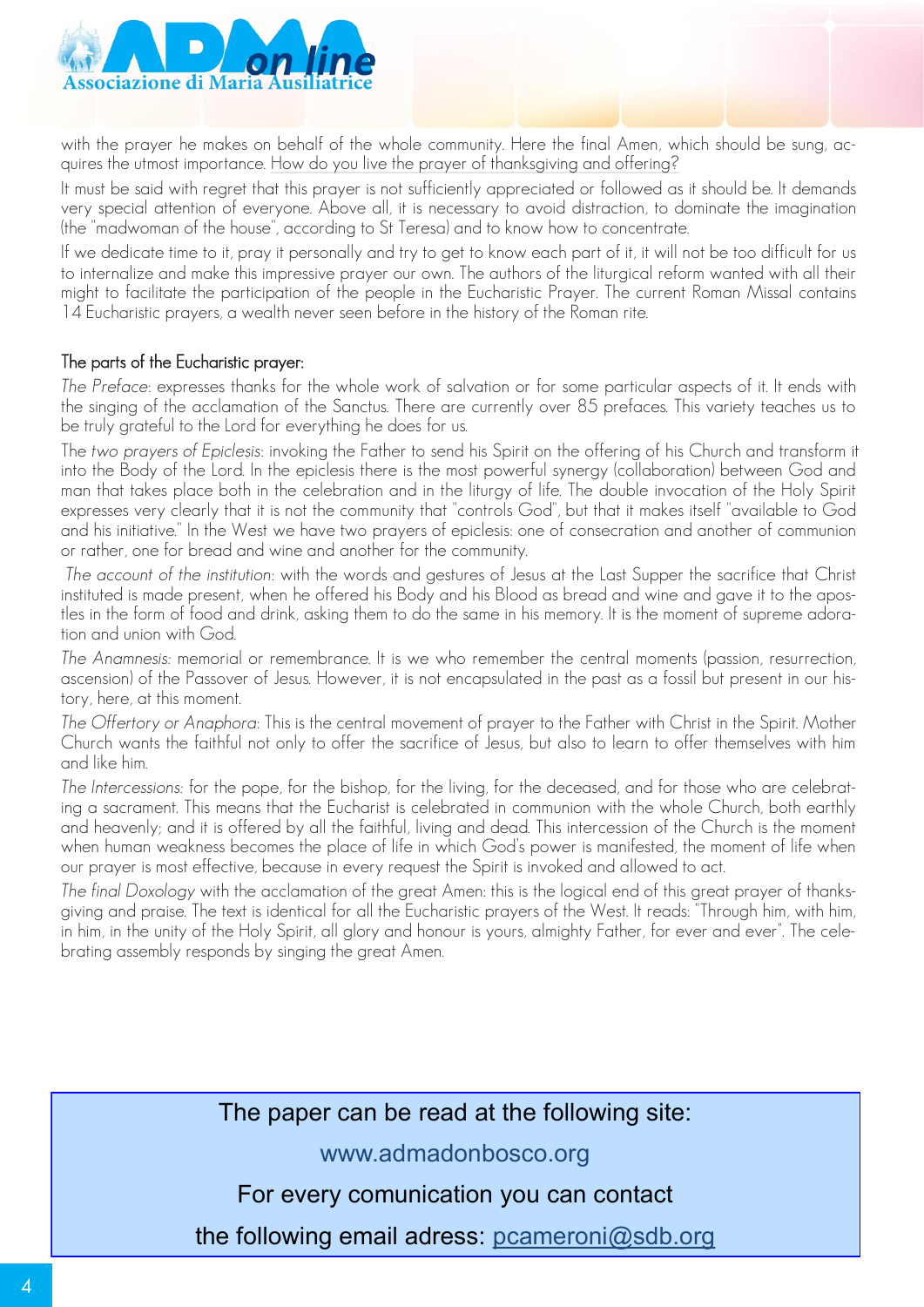

#### *From the letter of the Rector Major for the 150th anniversary of ADMA: "Entrust, trust, smile"*

#### In the footsteps of St Francis de Sales

When Don Bosco decided to found a Marian association, he thought of the members as "devotees" of Mary Help of Christians. This small word, an old word now out of fashion, is the key to enter the burning heart of the relationship between Don Bosco and the Help of Christians. St Francis de Sales teaches that "true devotion" has to do first of all with the love of God. Indeed, it is nothing other than the authentic love we receive from God (grace) and makes us capable of responding to his gifts (charity). For this reason the "devotees" are those who "fly" on the path of holiness, since "true devotion" perfects in them every action and every work, from the smallest to the greatest, making the "devotees" more cordial and friendly, more courageous and ready to give themselves, each according to his or her own vocation and mission in the Church.

In fact, St. Francis de Sales, in his "*Philothea*" (subtitled *Introduction to the Devout Life*) proposes a path of Christian life characterized by great joy and spiritual depth, where devotion is not mere piety (devotionalism). It is "holiness lived to the limit of charity". St Francis de Sales clearly defines his thought in this regard: "Devotion is nothing but an agility and spiritual liveliness, with which charity carries out its operations in us, and we operate through it, promptly and affectionately". Anyone who reads carefully comes to understand that the protagonist of the devotion is Jesus, who with his love - his charity - "performs his work in us" and makes sure that "we work through it". Being devoted means being able to acquire a habitual readiness of charity. It is possible only if the heart always remains immersed in Jesus so as to allow us to follow readily the inspirations that he gives us.

Introducing the devotees, St Francis de Sales tells us that "they are humans with an angelic heart or angels with a human body, they are not young, but they seem so because they are full of vigour and spiritual agility; they have wings to fly and launch themselves into God with holy prayer, but they also have feet to walk among men in holy and friendly conversation; their faces are beautiful and smiling because they receive everything with sweetness and gentleness; their legs, arms and head are uncovered because their thoughts, their affections and their actions tend only to please God. The rest of their body is covered, but in a beautiful light garment, because they use this world and its things in a pure and limpid way as far as their condition requires.

It's as if we are hearing again the words of Don Eugenio Ceria, when he tells how Don Bosco lived in union with God: "He seems to have received the gift of never being distracted by the loving thought of the Lord no matter how many serious uninterrupted tasks he had." Don Ceria concluded by saying that every act of Don Bosco's life, whatever he was doing, was prayer. True Devotion is a journey that points to the roots of holiness and of the Salesian charism. It represents that "being always happy" that we try to live now on earth and hereafter will enjoy forever in Paradise. Obviously, such a beautiful design, fascinates us on the one hand, and on the other hand can frighten us to the point of discouraging us from undertaking it. In response to this temptation, St Francis de Sales is very clear (see *Treatise on the Love of God*) in recalling that Love of one's neighbour and of God, the goal of devotion, is not only a suggestion: it is a commandment! This is so, precisely that we may not be tempted to consider it too high a destination, to the point of discouraging us and making us give up on the path of devotion.

Aware of our efforts and our frailty, Don Bosco has taken an even more beautiful step: we are not devotees of any kind but Devotees of Mary Help of Christians. To Don Bosco's way of thinking, the gift of love that unites us to the Father and the Son (grace) and that urges us to action (charity), passes explicitly, almost consciously, through the maternal mediation of Mary. Indeed, throughout the whole of his life, Our Lady was present as his constant guide in carrying out the mission he received from the Father. She was the wise teacher who taught him the art of educating young people with love, as commanded by Jesus in the dream at nine years of age. In times of adversity she was his powerful intercessor through whom protection, consolation and strength were obtained from the Holy Spirit.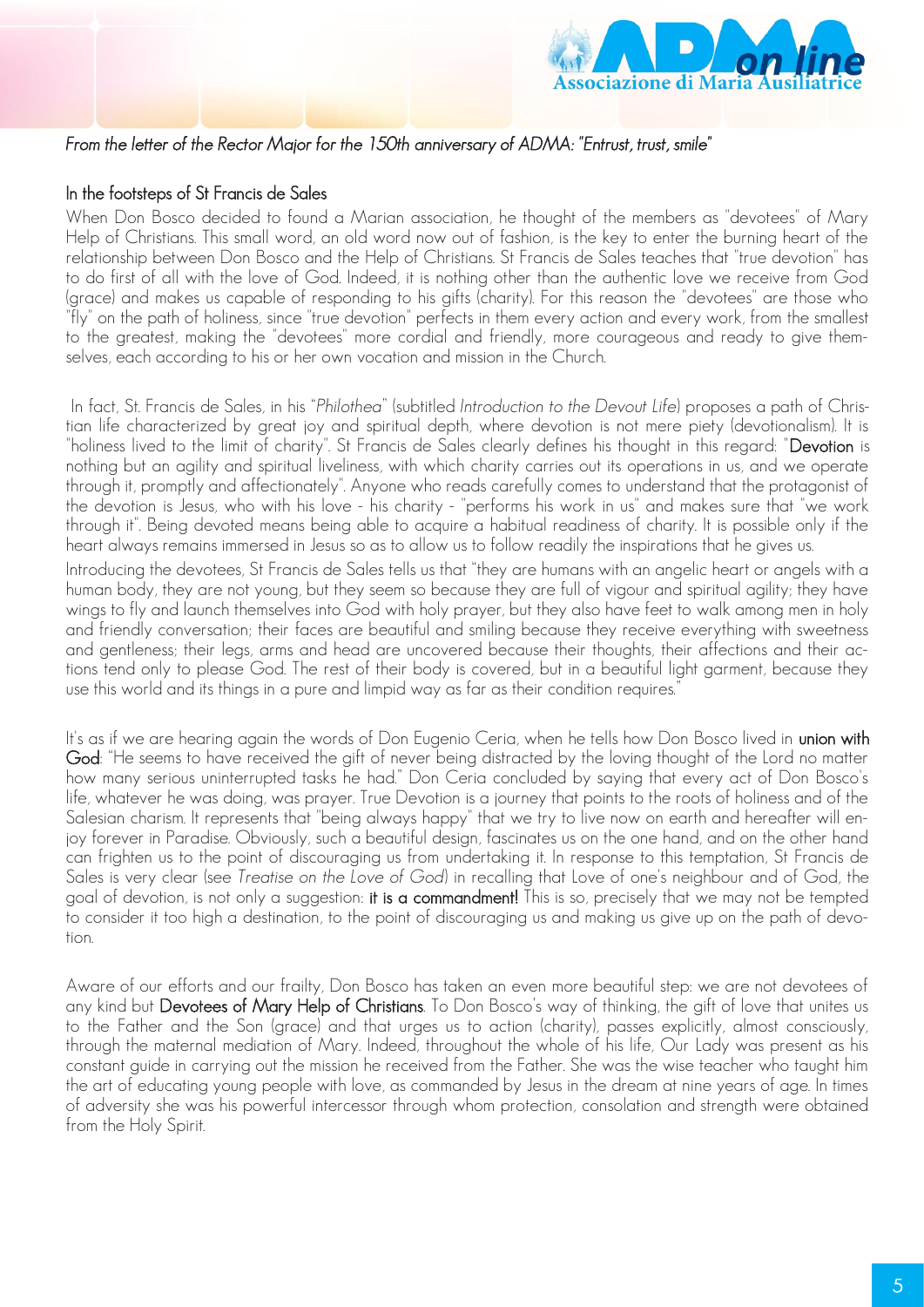

# FAMILY CHRONICLE

#### TORONTO (CANADA)

Our Toronto ADMA group had another wonderfully blessed year. On January 28<sup>th</sup> we celebrated mass in honour of our founding father, St. John Bosco. During the mass our newest members, Rosemary D'Silva and Lynn Sinclair-Artuso, made their solemn promise, followed by the rest of our members renewing their solemn promise to our Blessed Mother, under her title of Mary, Help of Christians. It was a beautiful moment filled with love for our Blessed Mother and Jesus. After mass we took pictures to commemorate this day and then we continued our celebration with a reception and some joyful fellowship.

We continue to meet on a monthly basis and hold three retreats each year under the spiritual guidance of Fr. Frank Kelly, SDB. Our group has been blessed with wonderful spiritual directors who share their maturity and insight with us and guide us in our faith formation.



This year we continued our journey of greater self-awareness and understanding of God's love and mercy by continuing and completing our study of Dr. Gregory Popcak's book, Broken Gods, Hope, Healing, and the Seven Longings of the Human Heart. It provided us with a deeper understanding and insight into our human frailties, and helped us to explore the wonderful plans of our Father because of His great love for us. Dr. Popcak helped guide us to understand how best to apply God's plans for us to ourselves. As we grow in deeper understanding, and acceptance of God's love for us, we will be able to more readily share His love and mercy with others and build up His kingdom here on earth. And, of course, we do all this through the intercession and guidance of our Blessed Mother. May we continue to grow in love for God and one another and may Our Blessed Mother direct and sanctify us as we continue on our journey here on earth. (Margaret Pupulin - President, ADMA Toronto).

### SAO PAULO (BRAZIL) - PILGRIMAGE OF THE STATUE OF OUR LADY APARECIDA

Brazil - February 2020 - On the occasion of the celebration of the 150th anniversary of the foundation of the Association of Mary Help of Christians, the ADMA groups of the São Paulo Province (BSP) brought the statue of "Our Lady Aparecida" on pilgrimage to various cities. Leaving the city of São Carlos, the statue of the patron-



ess of Brazil was brought to Araras and Piracicaba. From there, the statue was taken to São Jose dos Campos, accompanied by 18 representatives of ADMA, to the symposium on the figure of the venerable Fr Rodolfo Komorek. For the ADMA groups the pilgrimage continued to Sorocaba, Americana, Campinas and São Paulo. It will end in the cities of Vale do Paraíba, having covered about 1,000 km, and finally returning to Aparecida for the Salesian Pilgrimage 2020.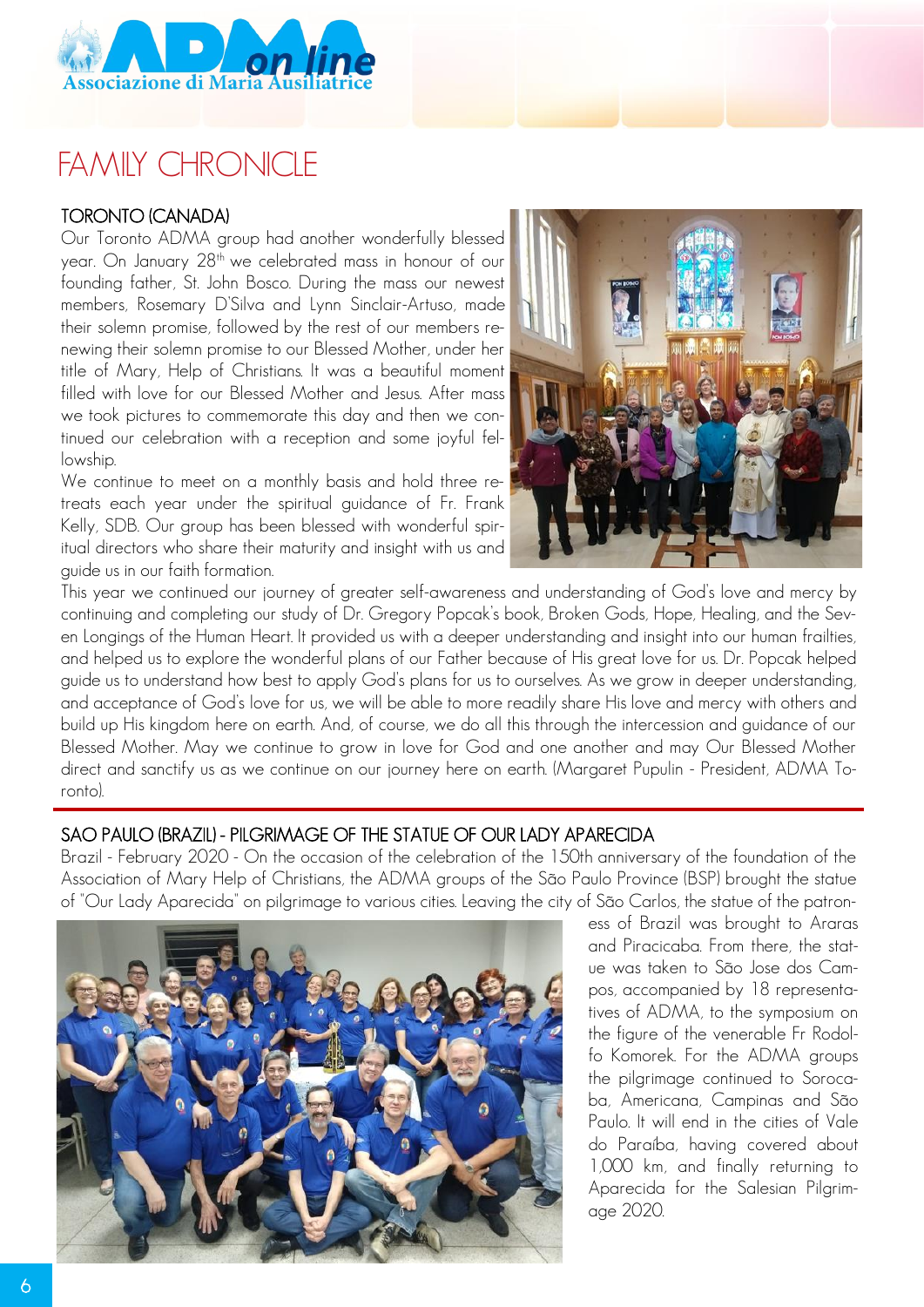

#### 80th ANNIVERSARY OF ADMA IN MARSALA

16 February 2020 marks a day of grace for the Association of Mary Help of Christians in Marsala. All over the world ADMA is celebrating the 150th anniversary of its Foundation. In this year of Grace, the ADMA group in Marsala had an additional reason to celebrate: 80 years have passed since that 16 February 1940 when ADMA in Marsala was granted Aggregation to the Primary ADMA in Turin.



To seal this bond with Turin, a married couple representing the Primary ADMA attended the celebrations: Rosanna Marchisio and Daniele Aiassa. The day was also marked by the participation of the ADMA Provincial Council of Sicily in its entirety and a good representation from the local centres of Alcamo and Capaci. This moment of celebration was also shared with the other groups of the local Salesian Family and with the city Confraternities. The whole day was passed in a spirit of family and union, as our Holy Founder would have wished.

GUATEMALA - THE PROMISES OF ADMA AND SALESIAN COOPERATORS ON THE DON BOSCO'S FEAST San Benito Petén, Guatemala - January 2020 - The feast of Don Bosco was celebrated in the parish of "San Benito de Palermo" in San Benito Petén. The celebrations began with a novena from 22 to 30 January. On the 3<sup>1st</sup>, an impressive procession took place through the main streets accompanied by a musical band. At the end of the procession, Mass was celebrated, presided over by the Bishop of Petén, Mons. Mario Bernardo Fiandri, SDB, and concelebrated by Fr Giampiero De Nardi, SDB and Fr Miguel Giorgio. Bishop Fiandri highlighted how Mamma Margherita was an inspiration for Don Bosco. Immediately afterwards, eight members of ADMA made their promises and some Salesian Cooperators renewed their promises.